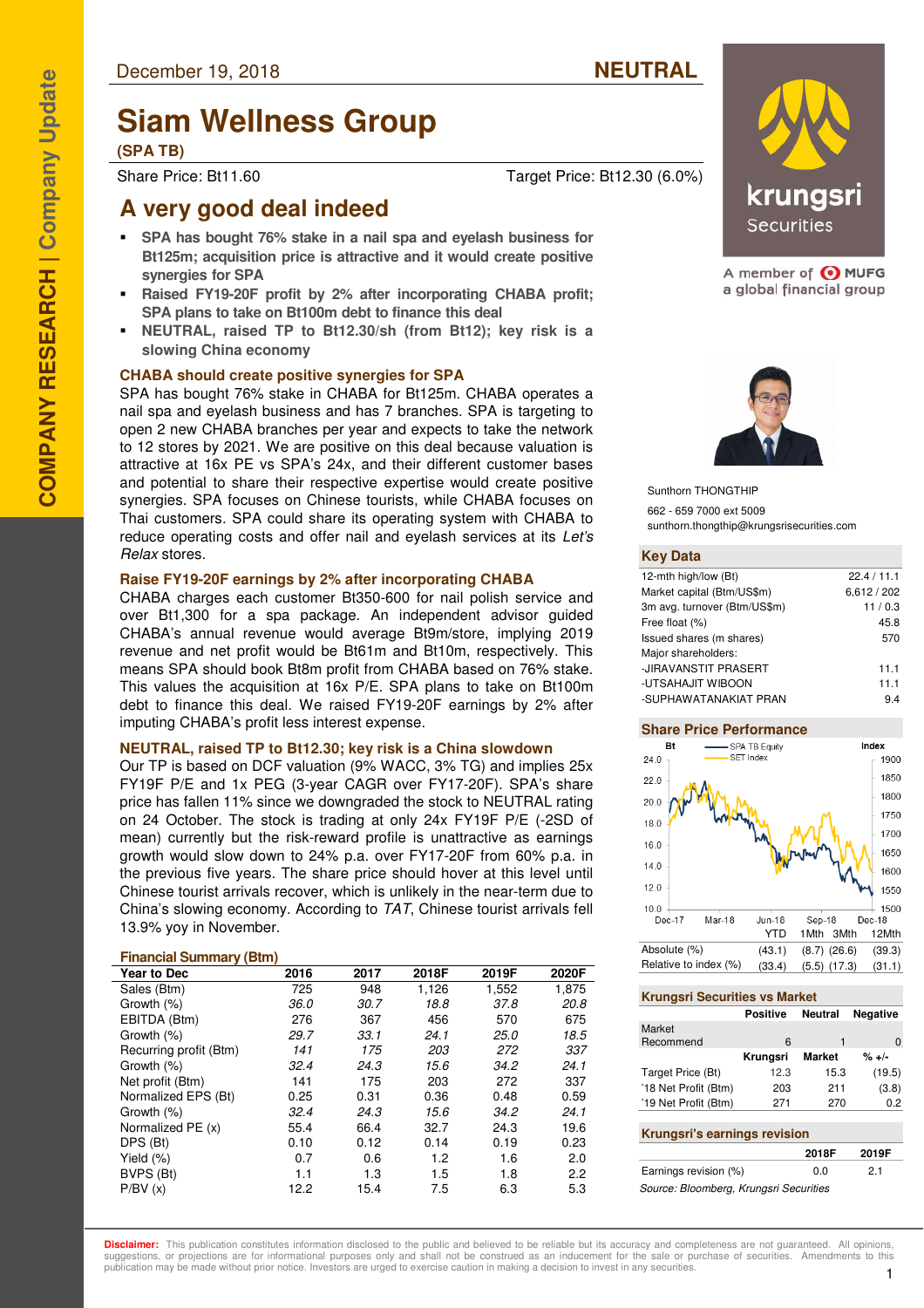

## **Valuation**

#### **NEUTRAL, raised TP to Bt12.30/sh (from Bt12)**

We raised FY19-20F profit by 2% after incorporating CHABA's profit (less interest expense). We are positive on this deal because of the attractive acquisition price tag (16x FY19F PE vs SPA's 30x) and positive synergies for both companies given different customer bases and potential to share expertise.

Our new TP is based on DCF valuation (9% WACC, 3% TG) and implies 25x FY19F P/E and 1x PEG (3-year CAGR over FY17-20F).

#### **SPA: Discounted cash flow**

|                                            | 2019F  | 2020F  | 2021F  | 2022F  | 2023F  |
|--------------------------------------------|--------|--------|--------|--------|--------|
| Effective tax rate                         | 19%    | 20%    | 21%    | 20%    | 20%    |
| <b>Operating EBIT</b>                      | 343    | 426    | 512    | 607    | 708    |
| Less: Tax on EBIT                          | $-63$  | -83    | $-105$ | $-121$ | $-142$ |
| Operating EBIT after tax                   | 280    | 343    | 407    | 485    | 566    |
| Add: Depreciation                          | 114    | 125    | 135    | 144    | 152    |
| Less: Changes in Operating Working Capital | 34     | 26     | 24     |        | 30     |
| Less: Capex                                | $-250$ | $-250$ | $-250$ | $-250$ | $-250$ |
| <b>Operating FCF</b>                       | 177    | 243    | 316    | 386    | 499    |
| Discounted factor                          | 1.0    | 0.9    | 0.8    | 0.8    | 0.7    |
| <b>Discounted Value</b>                    | 177    | 224    | 267    | 299    | 356    |

| <b>SPA: DCF Valuation</b>       |       |
|---------------------------------|-------|
| Risk-free rate                  | 3.5%  |
| Equity risk premium             | 8.5%  |
| Beta                            | 0.8   |
| Interest rate                   | 4.0%  |
| <b>CAPM Required Return</b>     | 10.4% |
| Debt financing (%)              | 22%   |
| <b>WACC</b>                     | 8.8%  |
| Debt financing                  | 271   |
| Equity                          | 961   |
| Firm value                      | 966   |
| Present value of terminal value | 6,281 |
| Total project value             | 7,247 |
| Net cash                        | 39    |
| shares outstanding              | 570   |
| SPA value (Bt)                  | 12.3  |
|                                 |       |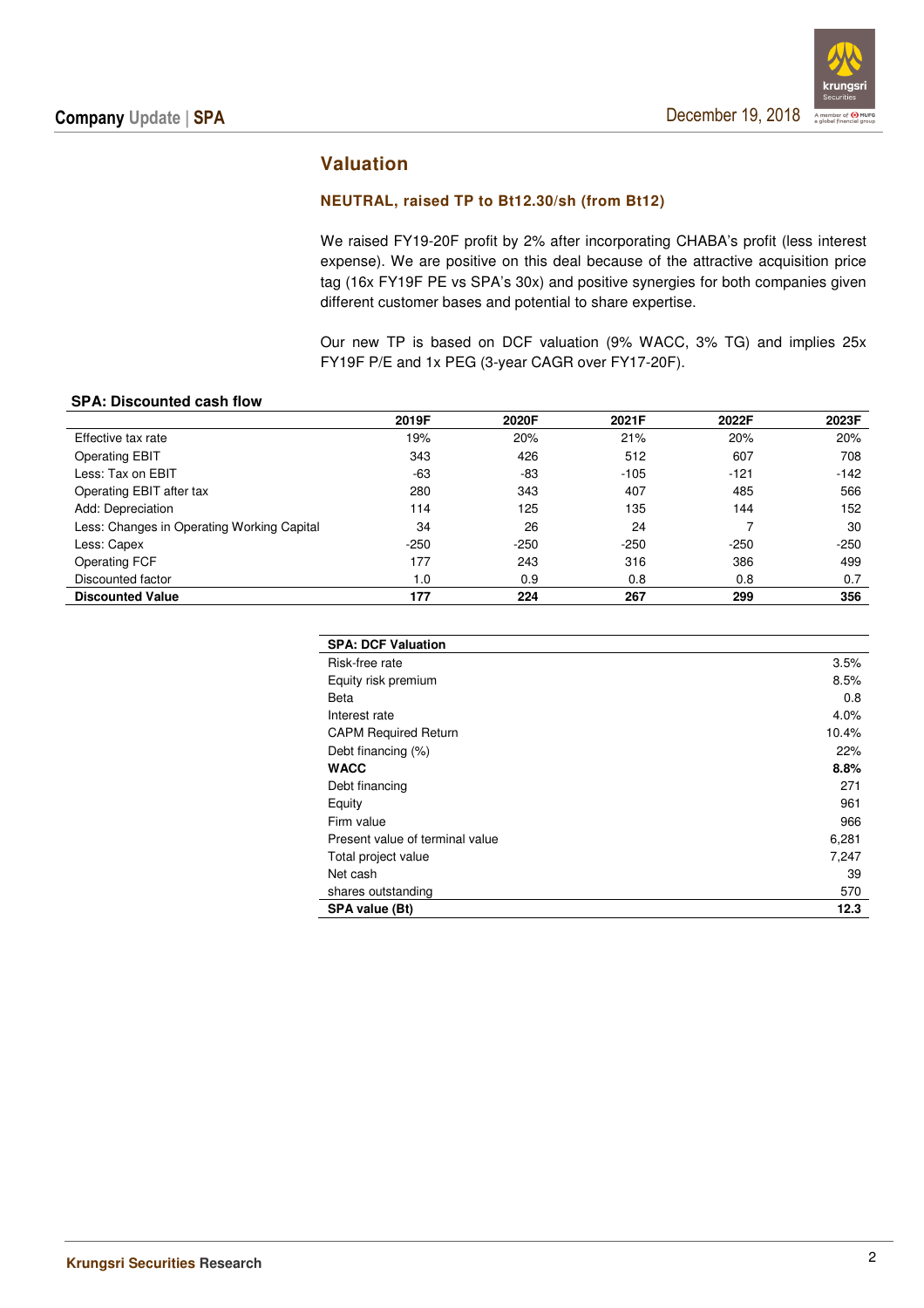

#### **Revised Assumptions**

|                     |       | Sales growth | Gross margin |       |              | SG&A/Sales |
|---------------------|-------|--------------|--------------|-------|--------------|------------|
|                     | FY18F | FY19F        | <b>FY18F</b> | Y19F  | <b>FY18F</b> | FY19F      |
| New assumption      | 18.8% | 37.2%        | 34.3%        | 34.9% | 13.2%        | 12.6%      |
| Previous assumption | 18.8% | 33.1%        | 34.3%        | 34.9% | 13.2%        | 12.6%      |







Source: Company data Source: Company data Source: Company data

#### **Inbound Chinese tourists SPA: Revenue growth for spa business**



Source: TAT Source: Company data and Krungsri Securities





Source: Company data and Krungsri Securities Source: Company data and Krungsri Securities

### **CHABA's shop front CHABA is popular with more than 500K likes in Facebook**

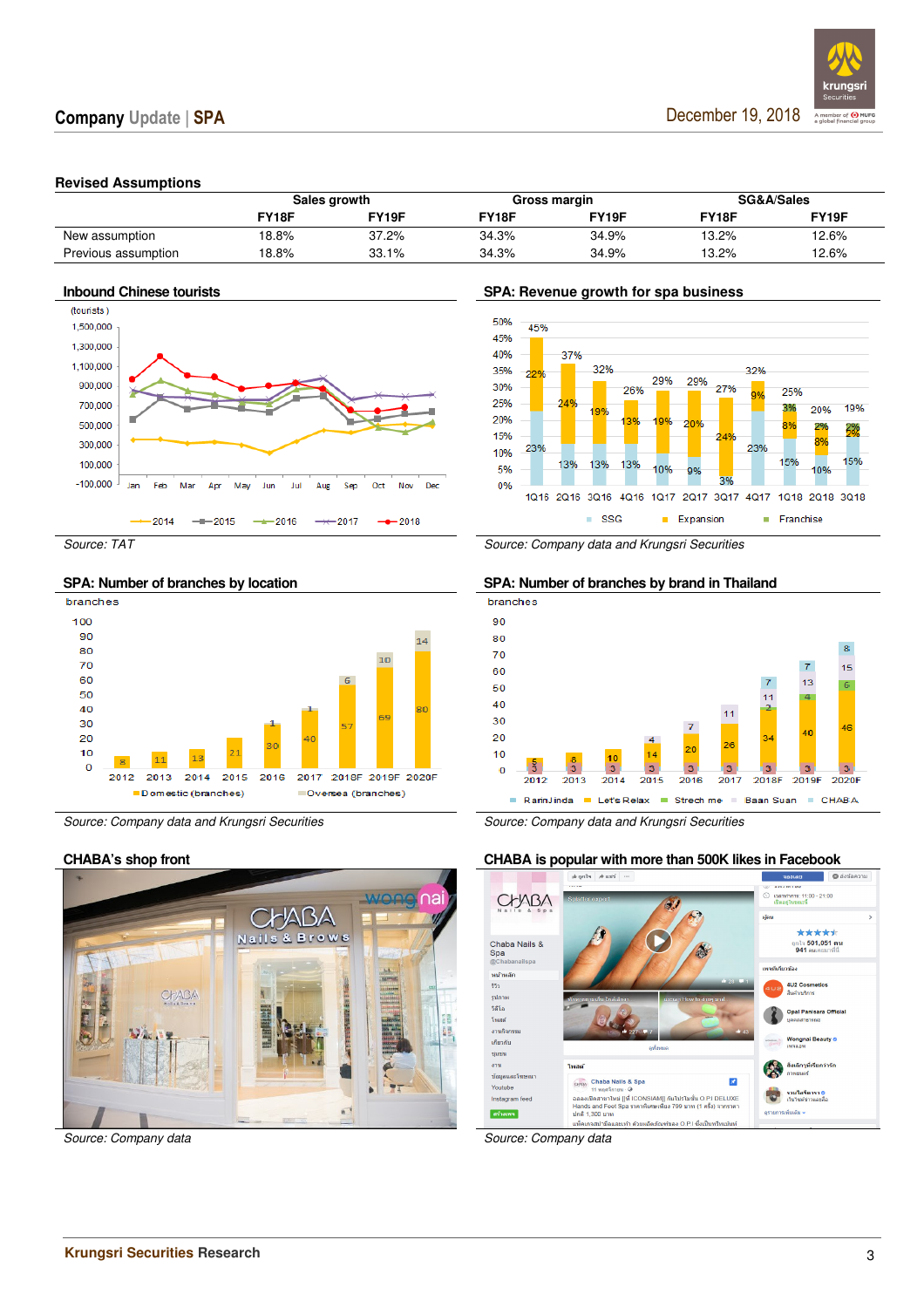### Company Update | SPA

December 19, 2018

krun

A member of **O MUFG**<br>a global financial group



Source: Bloomberg, Krungsri Securities Source: Bloomberg, Krungsri Securities

#### **Peer Comparison**

|                  |                                   | <b>Market</b> | <b>PE</b> |            | P/BV                    |       | <b>EPS</b> |      | Div Yield ROE |      |                            |     | <b>Share Price</b>                 |            |
|------------------|-----------------------------------|---------------|-----------|------------|-------------------------|-------|------------|------|---------------|------|----------------------------|-----|------------------------------------|------------|
|                  |                                   | Cap           | (x)       |            | (x)                     |       | G%         |      | (%)           | (%)  |                            |     | Performance                        |            |
| <b>BB Ticker</b> | Name                              | US\$          | 18F       | 19F        | 18F                     | 19F   | 18F        | 19F  | 18F           | 18F  | 1M                         | зм  | 6M                                 | <b>YTD</b> |
| <b>SPATB</b>     | <b>SIAM WELLNESS GROUP PCL</b>    | 202           | 32.7      | 24.4       | 7.5                     | 6.3   | 15.6       | 33.7 | 1.2           | 23.1 |                            |     | $(8.7)$ $(26.6)$ $(27.5)$ $(43.1)$ |            |
| ERW TB           | ERAWAN GROUP PCL/THE              | 475           | 26.5 22.5 |            | 2.8                     | 1.1   | 15.5       | 17.7 | 1.1           | 10.8 |                            |     | $(3.1)$ $(23.0)$ $(22.0)$          | (28.7)     |
|                  | CENTEL TB CENTRAL PLAZA HOTEL PCL | 1.649         | 25.1      | 23.4       | 4.2                     | 1.6   | 8.2        | 7.06 | 1.6           | 18.2 | 0.0                        | 0.6 | (12.1)                             | (31.3)     |
| MINT TB          | <b>MINOR INTERNATIONAL PCL</b>    | 4.867         | 27.7      | 23.1       | 3.1                     | 1.1   | 6.1        | 20   | 1.1           | 11.6 | $(3.5)$ $(13.8)$           |     | 1.5                                | (21.1)     |
| <b>GYM LN</b>    | <b>GYM GROUP PLC/THE</b>          | 441           | 27.4      | 19.8       | N/A                     | N/A   | 37.9       | N/A  | 0.6           | N/A  |                            |     | $(22.3)$ $(18.2)$ $(11.0)$         | 14.5       |
| <b>PLNT US</b>   | PLANET FITNESS INC - CL A         | 5.205         |           |            | 44.3 37.3 (33.5) (11.4) |       | N/A        | 18.8 | N/A           | N/A  | (0.2)                      | 6.6 | 16.9                               | 53.9       |
| MED US           | <b>MEDIFAST INC</b>               | 1.515         | 28.1      | 21.6       | N/A                     | N/A   | 96.5       | 30.1 | N/A           | 50.0 | $(20.0)$ $(44.0)$ $(25.3)$ |     |                                    | 81.4       |
|                  | Average (Simple)                  |               | 30.3      | 24.6 (3.2) |                         | (0.3) | 30.0       | 21.2 | 1.1           | 22.7 |                            |     |                                    |            |

Source: Bloomberg, Krungsri Securities

#### **SPA: Quarterly Earnings**

| Unit: (Btm)               | 3Q17 | 4Q17 | 1Q18 | <b>2Q18</b> | 3Q18     |
|---------------------------|------|------|------|-------------|----------|
| Sales                     | 243  | 256  | 279  | 265         | 288      |
| COGS (incl. depreciation) | 161  | 170  | 174  | 176         | 191      |
| <b>Gross Profit</b>       | 83   | 86   | 105  | 89          | 97       |
| SG&A                      | 32   | 35   | 37   | 37          | 37       |
| <b>Operating Profit</b>   | 51   | 51   | 67   | 52          | 60       |
| Equity income             | З    | 3    | 2    |             | З        |
| <b>EBIT</b>               | 54   | 54   | 69   | 59          | 63       |
| Interest expense          | 2    | 3    | 2    | 2           | 2        |
| <b>EBT</b>                | 53   | 52   | 67   | 57          | 61       |
| Income tax                | 8    | 6    |      | 8           | 9        |
| Minority interests        | 0    | 0    |      |             | $\Omega$ |
| Core profit               | 44   | 46   | 56   | 48          | 52       |
| Extra items               | 0    | 0    | 0    | 0           | 0        |
| Net income                | 44   | 46   | 56   | 48          | 52       |
| <b>EPS</b>                | 0.08 | 0.08 | 0.10 | 0.08        | 0.09     |

Source: Company data, Bloomberg, Krungsri Securities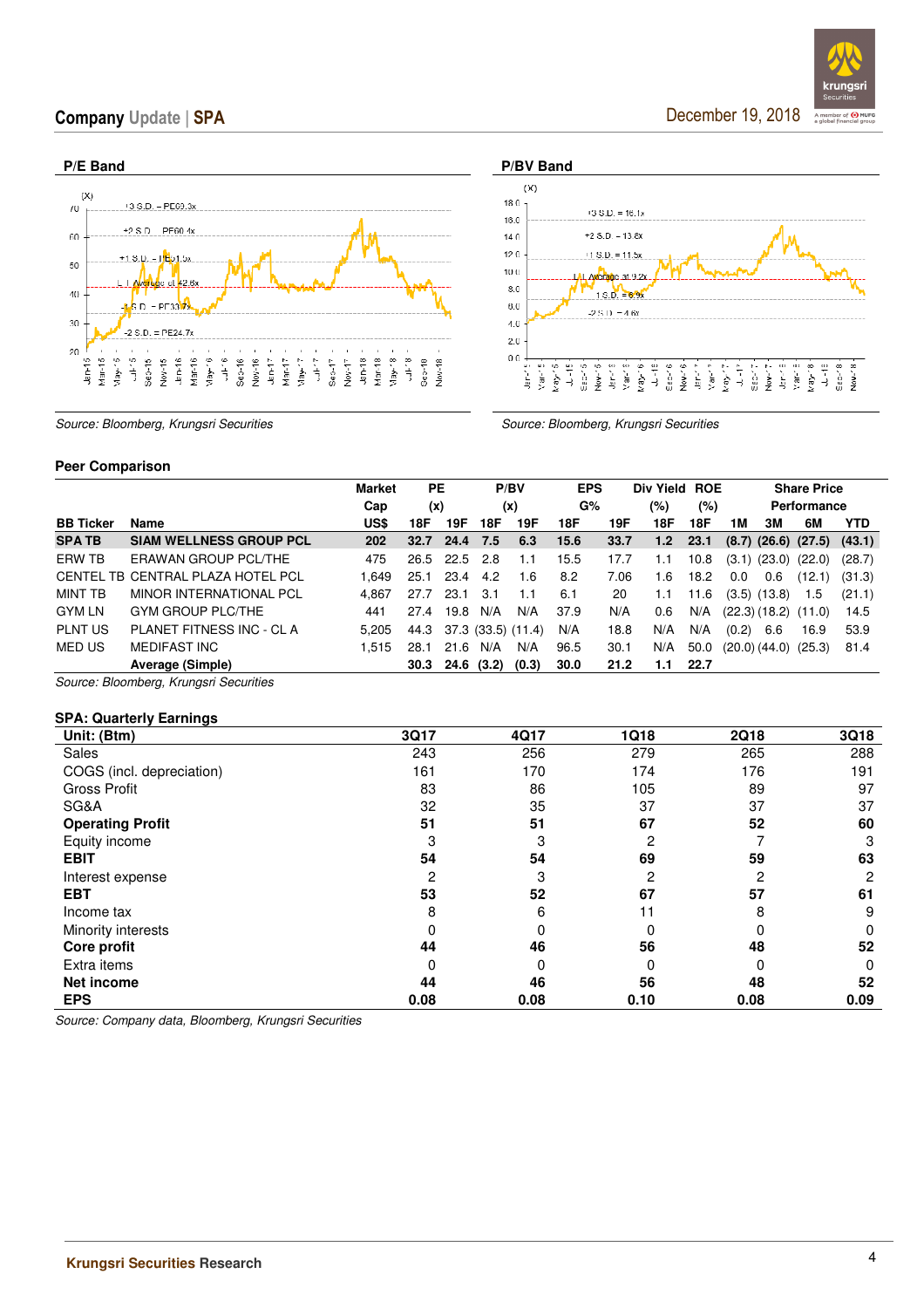## Company Update | SPA

December 19, 2018



| <b>INCOME STATEMENT (Btm)</b>              | 2016        | 2017        | 2018F    | 2019F | 2020F       |
|--------------------------------------------|-------------|-------------|----------|-------|-------------|
| Sales                                      | 739         | 962         | 1,143    | 1,571 | 1,896       |
| Cost of sales (COGS)                       | (429)       | (542)       | (624)    | (899) | (1,092)     |
| Depreciation & amortization                | (55)        | (77)        | (116)    | (131) | (142)       |
| Gross profit                               | 254         | 343         | 404      | 541   | 662         |
| S&A expenses                               | (89)        | (130)       | (151)    | (198) | (235)       |
| <b>Operating profit</b>                    | 165         | 212         | 253      | 343   | 426         |
| Other operating income                     | $\mathbf 0$ | $\mathbf 0$ | 0        | 0     | 0           |
| <b>EBIT</b>                                | 165         | 212         | 253      | 343   | 426         |
| Interest expense                           | (2)         | (7)         | (7)      | (9)   | (7)         |
| Interest income                            | 0           | 0           | 0        | 0     | 0           |
| Goodwill amortization                      | 0           | $\mathbf 0$ | 0        | 0     | 0           |
| Pre-tax profit                             | 164         | 206         | 245      | 333   | 419         |
| Income tax on company & subsidiaries       | (23)        | (31)        | (43)     | (62)  | (82)        |
| <b>Profit after tax</b>                    | 141         | 175         | 203      | 272   | 337         |
| Minority interests                         | 0           | 0           | 0        | 0     | 0           |
| Share of associate net income              | 0           | 0           | 0        | 0     | $\mathbf 0$ |
| Preferred dividends                        | $\mathbf 0$ | 0           | 0        | 0     | $\mathbf 0$ |
| Recurring attributable net profit          | 141         | 175         | 203      | 272   | 337         |
| <b>Extraordinary items</b>                 | 0           | 0           | $\Omega$ | 0     | $\Omega$    |
| Reported net profit                        | 141         | 175         | 203      | 272   | 337         |
|                                            |             |             |          |       |             |
| Shares in issue (Y/E, m)                   | 570         | 570         | 570      | 570   | 570         |
| Shares in issue (weighted avg, m)          | 570         | 570         | 570      | 570   | 570         |
| EPS (before extraordinary items, Bt)       | 0.25        | 0.31        | 0.36     | 0.48  | 0.59        |
| DPS (Bt)                                   | 0.10        | 0.12        | 0.14     | 0.19  | 0.23        |
| DPS/EPS (%)                                | 40          | 39          | 39       | 39    | 39          |
|                                            |             |             |          |       |             |
| <b>CASH FLOW (Btm)</b>                     | 2016        | 2017        | 2018F    | 2019F | 2020F       |
| Profits before tax                         | 165         | 212         | 253      | 343   | 426         |
| Depreciation & amortization                | 55          | 77          | 116      | 131   | 142         |
| <b>EBITDA</b>                              | 221         | 290         | 369      | 473   | 568         |
| Notional cash taxes on ungeared operations | (23)        | (31)        | (43)     | (62)  | (82)        |
| Interest payment                           | (2)         | (7)         | (7)      | (9)   | (7)         |
| Net change in working capital              | 17          | 21          | 21       | 34    | 26          |
| <b>Cash flow from Operations</b>           | 213         | 274         | 339      | 436   | 505         |
| Capex                                      | (274)       | (265)       | (550)    | (300) | (275)       |
| Other                                      | (8)         | (75)        | 68       | (22)  | (16)        |
| <b>Cash flow from Investment</b>           | (283)       | (339)       | (482)    | (322) | (291)       |
| Net borrowings                             | 99          | 162         | 34       | (50)  | (70)        |
| Equity capital raised                      | 0           | 0           | 0        | 0     | 0           |
| Dividends paid                             | (57)        | (68)        | (79)     | (106) | (132)       |
| Others                                     | 0           | 9           | 0        | 0     | 0           |
| Cash flow from financing                   | 42          | 103         | (45)     | (156) | (202)       |
| Net change in cash                         | (27)        | 37          | (189)    | (42)  | 12          |